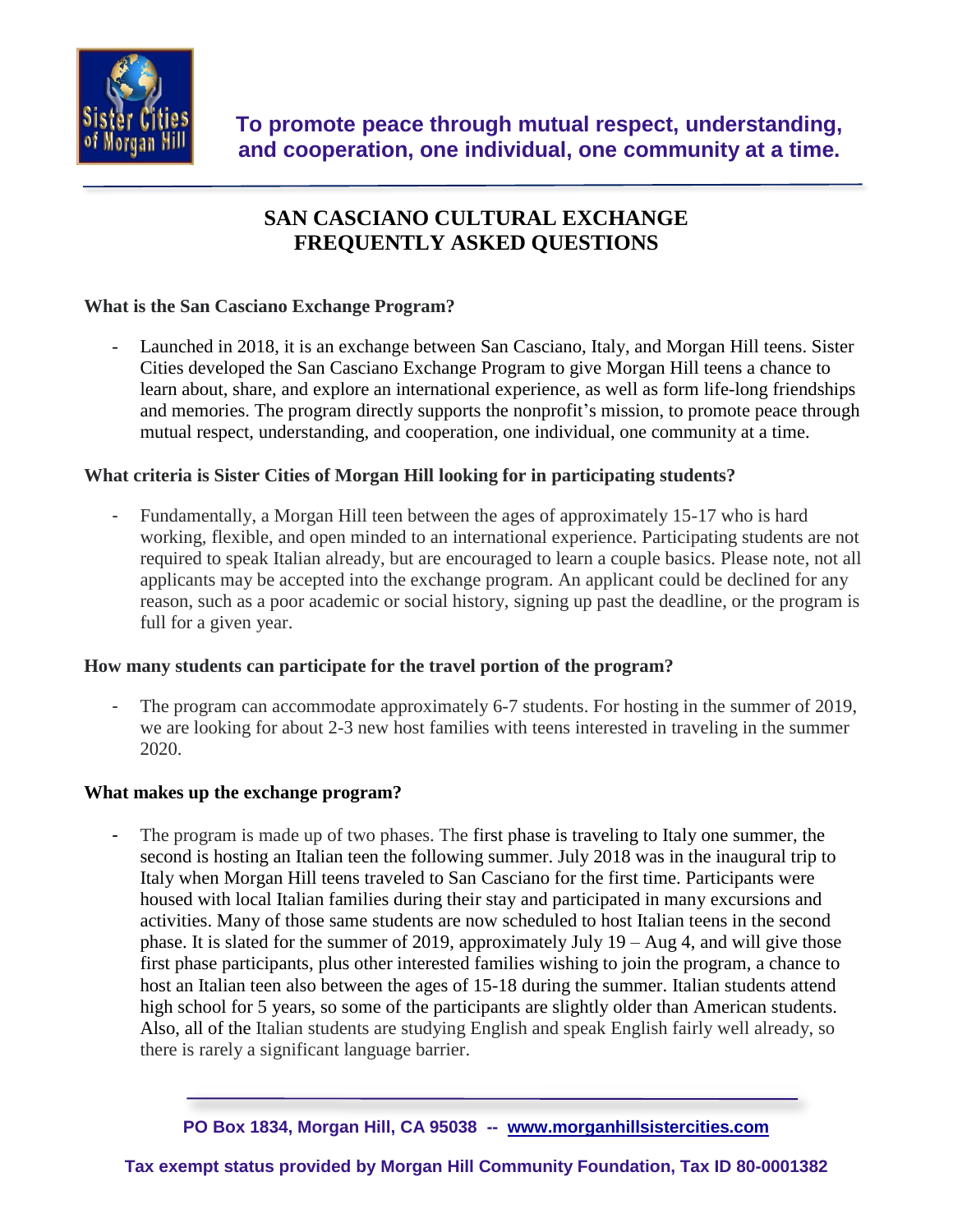## **What is the approximate cost to hosting families?**

It is difficult to pinpoint an exact price. Hosting includes covering meals for students while in the home or dining out, plus costs associated with any family excursions and some group excursions. It is Sister Cities' goal to fund some of the group excursion costs, but families may need to cover some foreign student costs when necessary.

## **Will Sister Cites of Morgan Hill host fundraisers to help participants with costs?**

- Not this time around. Possibly, there may be a fund raising program in the future.

## **Comparing the San Casciano Cultural Exchange to the Mizuho Morgan Hill Student Exchange**

#### **What is the Mizuho Morgan Hill Student Exchange Program?**

- Morgan Hill already has a very popular and respected educational exchange program with another of its Sister Cities relationships based in Mizuho, Japan. The Mizuho Morgan Hill Student Exchange Program (MMHSEP) has a long history of sending and receiving middle school-aged children between Morgan Hill and Mizuho. It, too, alternates between Morgan Hill kids traveling to Mizuho one year and then hosting Mizuho kids the following year. The group is also now getting ready to host Mizuho students in the summer of 2019.

"The Mizuho program is very popular, and students always return from Japan with some of the greatest memories that will stick with them for life," said former Morgan Hill Mayor Steve Tate. "The Mizuho exchange is such a highlight for Morgan Hill, and I am particularly pleased to see something similar for more teens wishing to experience Italy and show off what Morgan Hill has to offer. The Italian exchange will have some key differences in this early stage of program development, but still offers great benefits as it kicks off and expands in the future."

#### **What are the similarities and differences between this program and the Mizuho exchange?**

- There are three main differences. (1) The Mizuho program has a specific educational component in that participants go to the local school, as well as sight-seeing and group activities. Teens traveling to San Casciano will not visit a school in Italy since none will be in primary session. It is mainly a cultural exchange to give teens a chance to sight see and learn about Italian life from the host family. (2) The San Casciano program does not have a fund raising program in place to help participants earn money to cover the cost of the trip or hosting. Later years may possibly have fund raising opportunities to offset expenses. (3) The Mizuho program is designed for middle school kids and San Casciano is for high school aged kids, approximately 15-17 years old.
- The similarities are that participants will reside with a host family that is committed to entertain and showcase what living in an Italian family is like. Families will also have a chance to connect

**PO Box 1834, Morgan Hill, CA 95038 -- [www.morganhillsistercities.com](http://www.morganhillsistercities.com/)**

**Tax exempt status provided by Morgan Hill Community Foundation, Tax ID 80-0001382**